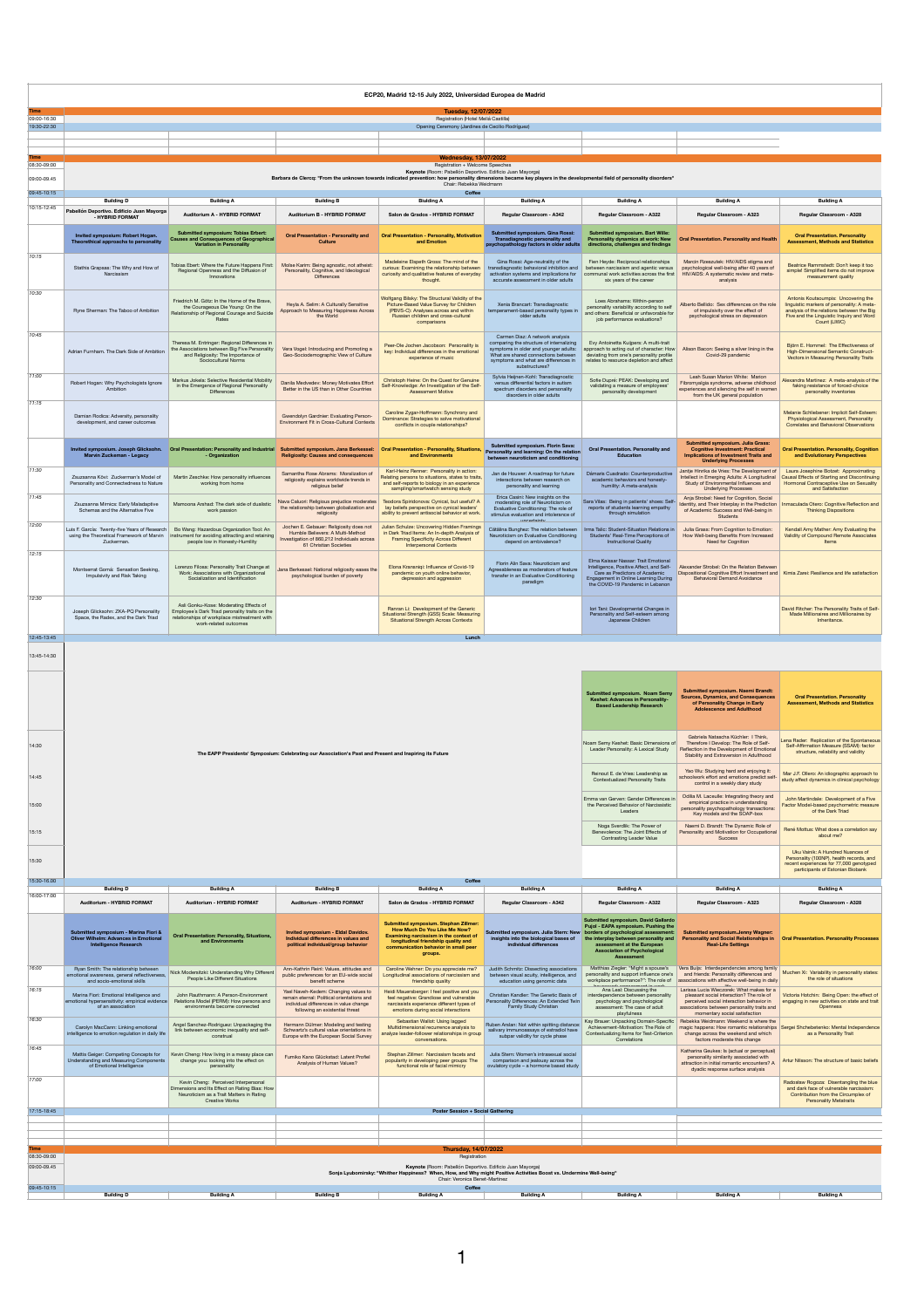| 10:15-12:45          |                                                                                                                                                                                                    |                                                                                                                                                                             |                                                                                                                                   |                                                                                                                                                                                        |                                                                                                                                                     |                                                                                                                                                                                                   |                                                                                                                                                                  |                                                                                                                                                                                                                          |
|----------------------|----------------------------------------------------------------------------------------------------------------------------------------------------------------------------------------------------|-----------------------------------------------------------------------------------------------------------------------------------------------------------------------------|-----------------------------------------------------------------------------------------------------------------------------------|----------------------------------------------------------------------------------------------------------------------------------------------------------------------------------------|-----------------------------------------------------------------------------------------------------------------------------------------------------|---------------------------------------------------------------------------------------------------------------------------------------------------------------------------------------------------|------------------------------------------------------------------------------------------------------------------------------------------------------------------|--------------------------------------------------------------------------------------------------------------------------------------------------------------------------------------------------------------------------|
|                      | Pabellón Deportivo. Edificio Juan Mayorga<br><b>HYBRID FORMAT</b>                                                                                                                                  | Auditorium A - HYBRID FORMAT                                                                                                                                                | Auditorium B - HYBRID FORMAT                                                                                                      | Salon de Grados - HYBRID FORMAT                                                                                                                                                        | Regular Classroom - A342                                                                                                                            | Regular Classroom - A322                                                                                                                                                                          | Regular Classroom - A323                                                                                                                                         | Regular Classroom - A328                                                                                                                                                                                                 |
|                      | Invited symposium - Wiebke Bleidorn:<br><b>Personality Development.</b>                                                                                                                            | Submitted symposium - Christina Ewert:<br>Embrace yourself! Relations between self-<br>compassion, stress processing and mental                                             | Submitted symposium - Anna Schwartz:<br>The Interplay Between Values and Social<br><b>Environments</b>                            | <b>Oral Presentation: Personality and</b><br>Industrial/Organization                                                                                                                   | Submitted symposium - Johanna<br>Hartung: Personality development in<br>romantic, work, and intervention<br>contexts                                | <b>Social Relationships</b>                                                                                                                                                                       | Oral Presentation: Personality and    Qral Presentation: Personality, Motivation<br>& Emotion                                                                    | Submitted symposium - Michael Paul<br>Grosz: Individual differences in the quest<br>for and attainment of social status and<br>interpersonal affiliation                                                                 |
| 10:15                | Susanne Buecker : A Propensity-Score<br>Matched Study of Changes in Loneliness<br>Surrounding Major Life Events                                                                                    | Christina Ewert: The mediating role of stress<br>processing in the relation of self-compassion<br>and affective well-being: Evidence from an<br>ambulatory assessment study | Anna Schwartz: Values and Rehavior: The<br>Moderating Role of Self-Control                                                        | Luc Watrin: The Criterion Validity of<br>Conscientiousness in Personnel Selection: /<br>Meta-Analytic Reality Check                                                                    | Manon A. Van Scheppingen: Personality<br>Similarity and Co-Development in Recently<br><b>Cohabiting Couples</b>                                     | Limor Borut: The Dark Side of "Give to<br>receive*: When objective reciprocity hurt<br>relationships                                                                                              | John Magnus Roos: Sharing or owning cars<br>- does materialism matter?                                                                                           | Foteini Spantidaki Kyriazi: Affiliation and<br>ntagonism in Psychopathy: A Multi-Method<br>Investigation                                                                                                                 |
| 10:30                | Janina Larissa Bühler: Personality<br>Development and Relationship Events Across<br>Adulthood                                                                                                      | Anabel Buechner: Disentangling the Within-<br>Person and Between-Person Structure of Self<br>Compassion                                                                     | Samuel James Taylor: The Role of Value<br>Similarity in Belongingness and Community<br>Engagement in University Students          | Karoline Schubert: Proactive personality as<br>buffer for aversive work experiences                                                                                                    | Lena Stahlhofen: The relevance of<br>perceived work environment and work<br>activities for personality trajectories in                              | of Close Others' Values and Behavior                                                                                                                                                              | Shir Ginosar Yaari: Values and Perception Anastasia Galkina: The Motivational Core of<br>Honesty                                                                 | Michael Dufner: Motive-Specific Affective<br>Contingencies and Their Relevance for<br>Personality and Motivated Behavior                                                                                                 |
| 10:45                | Isabel Thielmann: How personality feedback<br>shapes goals to change on the dark core of<br>perso<br>nality                                                                                        | Eva Asselmann: More functional coping<br>explains the beneficial effects of self-<br>compassion on mental health during the<br>COVID-19 pandemic                            | Ewa Skimina: Why Value Structures in Some<br>Countries are Flattened? A Comparison of<br>the Structures of Values Across Europe   | Artiom Rushanov: Personality profiles across<br>occupations: The role of Situations and Job<br>Characteristics                                                                         | Johanna Hartung: Midlife Trajectories of<br>nternal and External Control Beliefs: What<br>Does Work Have to Do with It                              | Julia Krasko: Loneliness and Attachment<br>Orientations: A Meta-Analysis                                                                                                                          | Krystian Macheta: The Comprehensive<br>Taxonomy of Emotion Terms and Relation<br>Between Emotional Factors and Emotional<br>Intelligence                         | Foteini Spantidaki Kyriazi: The effects of<br>prestige and dominance on advice and<br>friendship relations: A longitudinal study of<br>collaborative teams                                                               |
| 11:00                | Adam Taylor Nissen : Selection and<br>socialization effects of studying abroad                                                                                                                     | Antonia Bendau: Self-compassion attenuates<br>the negative effect of social isolation on<br>subjective wellbeing during the COVID-19<br>nandemi                             | Yuval Solomon: The Role of the<br>Psychological Situation in Values-<br>Organizational Citizenship Behavior<br>Relationship       | Bichard Janzen: Personality as a moderator<br>of curvilinear effects in telework research                                                                                              | Gabriel Olaru: Personality Change Through<br>a Digital-Coaching Intervention: The<br>Effects on Personality Facets and Nuances                      | Gabriela Hofer: Love is not blind: What<br>romantic partners know about our<br>abilities compared to ourselves, our close<br>friends, and our acquaintances                                       | Katja Witte: An Examination of the Relation<br>between Achievement Motivation States and<br>Situation Percention                                                 | Daniel Redhead: A Meta-Analysis on the<br>ssociations of Personality, Intelligence, and<br>Physical Size with Social Status                                                                                              |
| 11:15                |                                                                                                                                                                                                    |                                                                                                                                                                             |                                                                                                                                   | Asli Goncu-Kose: moderatinfo Effects of<br>Organizational cultures on the links of<br>managers dark triad personality traits with<br>psychosocial and career suport to<br>subordinates |                                                                                                                                                     | Fahian Gander: Beliefs about romantic<br>relationships predict changes in<br>relationship satisfaction and personality                                                                            | Ryan Lundell-Creagh: Personality and<br>Emotion during COVID-19                                                                                                  | Michael Paul Grosz: A Meta-Analysis on the<br>Associations of Personality, Intelligence, and<br>Physical Size with Social Status                                                                                         |
|                      | Submitted symposium - Kelsey Hobbs:<br><b>Longitudinal Perspectives of Personality</b>                                                                                                             | Submitted symposium - Whitney Rae<br>Ringwald: Normative and Pathological<br><b>Personality Processes in Youth Across</b><br><b>Multiple Time Scales</b>                    | <b>Submitted symposium: Lena Roemer,</b><br><b>Revisiting the Nature and Structure of</b><br><b>Vocational Interests</b>          | <b>Oral Presentation: Personality and</b><br>Development                                                                                                                               | Submitted symposium - Gabrille Nicole<br>Pfund: A Micro- and Macro-longitudinal<br>Perspective on Well-being<br>Development, Prediction, and Change | <b>Oral Presentation: Personality and</b><br>Social Psychology Processes &<br><b>Theoretical Approaches</b>                                                                                       | <b>Oral Presentation - Personality and</b><br><b>Forensic Psychology</b>                                                                                         | Submitted symposium - Ramona<br><b>Schoedel: When Experience Sampling<br/>Meets Mobile Sensing: Behavioral</b><br>Predictors of Affective Well-Being in Daily<br>Life                                                    |
| 11:30                | Kelsey Ann Hobbs: Do Childhood Friends<br>Influence your Personality in Adulthood? A Longitudinal Twin Study of Peers and<br>Pathological Personality Traits.                                      | Whitney Rae Ringwald: Developmental<br>Associations Between Temperament and<br>Personality from Childhood to Young<br>Adulthood                                             | Jonathan Wei Ming Phan: Generalizability<br>Theory for Variance Decomposition of<br>Vocational Interests                          | Elisabetta Crocetti: Development of<br>Adolescents' Prejudice against Immigrants<br>and Ethnic Minorities: A Meta-Analysis                                                             | Patrick Klaiber: Too Much of a Good<br>Thing: Linking Diversity of Daily Positive<br>Events with Wellbeing and Personality                          | Amina Aissaoui: The Interplay Between<br>Loneliness and Hostility across the<br>Lifespan                                                                                                          | Minna Tuulia Lyons: The Dark Triad of<br>personality and perceptions of sexual<br>harassment in Indonesia, Singapore, and<br><b>United Kingdom</b>               | Michael D. Krämer: Affect Dynamics in Daily<br>Life: Short-Term Effects of Social Deprivation<br>and Social Oversatiation                                                                                                |
| 11.45                | Christopher Hopwood: Ten years course of<br>the Healthy Personality Index among people                                                                                                             | Katherina I gwenn: Deuelonmental Trajentories<br>of Temperament from Late Childhood through<br>Adolescence and Associations with Anxiety                                    | I ena Roemer: Why Do Interest States Van<br>Mainly Below the Trait Level? Testing Two<br>Alternative Explanations for the Within- | Elisabeth Louise de Moor: Personality<br>development across adolescence and young                                                                                                      | André Kretzschmar: Self-Esteem and<br>Income: A Longitudinal Perspective on                                                                         | Vassilis Saroglou: Religious<br>Fundamentalism: An Issue of<br>Authoritarian Morality, Dogmatic Belief, or                                                                                        | Luis F. Garcia: Predictors of aggressiveness<br>and antisocial behavior in the South                                                                             | Larissa Nina Nadine Sust: Momentary Music<br>Preferences and Mood in Daily Life                                                                                                                                          |
| 12:00                | with personality disorders                                                                                                                                                                         | and Depression in Young Adulthood<br>Raissa Franssens: A Longitudinal Network on                                                                                            | Person Variability in Interests<br>Julian Michael Etzel: Convergence of the                                                       | adulthood: The role of life transitions<br>Elina Erz: Stability and Change in                                                                                                          | Their Reciprocal Development<br>Gahrielle Nicole Pfund: Better with age?                                                                            | Strong Identity?<br>Amanda Jo Wright: The impact of life                                                                                                                                          | American context (Ecuador).<br>Hugo Morales: Personality and Adolescent                                                                                          | Thomas Reiter: Show me Your Phone and I                                                                                                                                                                                  |
| 12:15                | Anouk Aleva: Borderline personality features<br>across the lifespan: a meta-analysis                                                                                                               | the Development of Borderline-Related Traits<br>from Childhood to Adolescence                                                                                               | Dimensional Model of Vocational Interests<br>and the Interest Circumplex                                                          | Dispositional Envy: Longitudinal Evidence on<br>Envy as an Emotional Trait                                                                                                             | Considering the factor structure and<br>predictive validity of purpose across<br>adulthood                                                          | events on insative trajectories of nerson-<br>centered personality consistency                                                                                                                    | Antisocial Behavior among Pennian Juvenile<br>Offenders                                                                                                          | tell you how you Sleep: A Machine Learning<br>Approach to Predicting Sleep Quality from<br>Smartphone Sensing Data                                                                                                       |
|                      | Robert Krueger: Peers and Pathological<br>Personality: An Adoption Study                                                                                                                           | Aleksandra Kaurin: Daily Socio-Affective<br>Processes of Personality Pathology in<br>Adolescent Girls                                                                       | Bart Wille: Integrating Personality and<br>Vocational Interest Profiles: Research<br>Synthesis and New Annlications               | Zainab Faatimah Haider: Predicting<br>Educational and Social-Emotional Outcomes<br>in Emerging Adulthood from Personality                                                              | Emily Willroth: Individual Differences in<br>Well-being and Resilience to Dementia-<br>related Neuropathology                                       | Le Vy Phan: The 36 faces of consistency                                                                                                                                                           |                                                                                                                                                                  | <b>Barnona Schoedel: Everyday fragmentation</b><br>through smartphone usage and affective<br>wellbeing                                                                                                                   |
| 12:30                |                                                                                                                                                                                                    |                                                                                                                                                                             |                                                                                                                                   | Natalia Moskyiheva: Needs for autonomy and<br>relatedness as factors of self-determination of                                                                                          |                                                                                                                                                     | Chris J. Jackson: The Free Energy<br>Principle, Markov Blankets and meta-                                                                                                                         |                                                                                                                                                                  |                                                                                                                                                                                                                          |
| 12:45-13:45          |                                                                                                                                                                                                    |                                                                                                                                                                             |                                                                                                                                   | Lunch                                                                                                                                                                                  |                                                                                                                                                     |                                                                                                                                                                                                   |                                                                                                                                                                  |                                                                                                                                                                                                                          |
|                      |                                                                                                                                                                                                    |                                                                                                                                                                             |                                                                                                                                   | Keynote (Room: Pabellón Deportivo, Edificio Juan Mayorga)                                                                                                                              |                                                                                                                                                     |                                                                                                                                                                                                   |                                                                                                                                                                  |                                                                                                                                                                                                                          |
| 13:45-14:30          |                                                                                                                                                                                                    |                                                                                                                                                                             |                                                                                                                                   | Verónica Benet Martínez: "(Multi)Cultural Selves & Minds: Personality and Socio-Cognitive Perspectives'<br>Chair: Jaap Denisser                                                        |                                                                                                                                                     |                                                                                                                                                                                                   |                                                                                                                                                                  |                                                                                                                                                                                                                          |
|                      |                                                                                                                                                                                                    |                                                                                                                                                                             |                                                                                                                                   |                                                                                                                                                                                        |                                                                                                                                                     |                                                                                                                                                                                                   |                                                                                                                                                                  |                                                                                                                                                                                                                          |
|                      |                                                                                                                                                                                                    |                                                                                                                                                                             |                                                                                                                                   |                                                                                                                                                                                        | Submitted symposium - Christophe<br>Soto: Conceptualization, Assessment,<br>and Implications of Social, Emotio<br>and Behavioral Skills             | Submitted symposium - Shani<br>eller: Values in<br>Oppenheim-W<br>(Complex) Action: Mechanisms by<br>Which Values Facilitate or Hinder<br><b>Thoughts and Behaviors</b>                           | Submitted symposium - Patrick L. Hill:<br>Socioemotional Dispositions across<br>Generations and the Lifespan                                                     | <b>Oral Presentation: Personality Structure</b>                                                                                                                                                                          |
| 14:30                |                                                                                                                                                                                                    |                                                                                                                                                                             |                                                                                                                                   |                                                                                                                                                                                        | Christopher J. Soto: An Integrative<br>Framework for Social, Emotional, and<br>Behavioral Skills: The BESSI                                         | Adva Liberman: Personal Values and<br>Learned Helplessness                                                                                                                                        | Megan Elizabeth Wilson: Generating<br>Purpose across Generations                                                                                                 | Paul Irwing: Towards a facet level taxonomy<br>of personality                                                                                                                                                            |
| 14:45                |                                                                                                                                                                                                    | EAPP Journals' Session (Room: )<br>Chair:                                                                                                                                   |                                                                                                                                   |                                                                                                                                                                                        | Ricardo Primi: SENNA Inventory for<br>Assessing Socio-Emotional Skills in<br>Brazilian Public School: Measuring Both<br>Identity and Self-Efficacy  | Sharon Arieli Langer: Igniting the Spark of<br>Genius: A Value-based Approach to<br>facilitate Creativity                                                                                         | Mathias Allemand: The Tendency to Forgive<br>Friends and Family Members Across the<br>Adult Lifespan: Cross-Generational<br>Differences and Longitudinal Changes | David Condon: Deep Lexical Hypothesis<br>Identifying personality structure in natural<br>language                                                                                                                        |
| 15:00                |                                                                                                                                                                                                    |                                                                                                                                                                             |                                                                                                                                   |                                                                                                                                                                                        | Benjamin Lira: Large Studies Reveal How<br>Reference Bias Distorts Policy<br>Applications of Popular Psychological                                  | Adi Amit: Cooperation and alliances - the<br>facilitating role of fit in value perceptions.                                                                                                       | Marion Spengler: Socioemotional Skill<br>Development in Young Adulthood                                                                                          | Gerard Saucier: New Paradigm for Lexical<br>Studies in Psychology                                                                                                                                                        |
| 15:15                |                                                                                                                                                                                                    |                                                                                                                                                                             |                                                                                                                                   |                                                                                                                                                                                        | Cristina Anguiano-Carrasco: A Multitrait-<br>Multimethod Measure of Social Emotional<br>Skills for Education Settings                               | Shani Oppenheim-Weller: Value Identity<br>Similarity: A New Angle for Explaining the<br>Link between a Complex Representation<br>of Multiple Identities and the Experience<br>of Integrating Them |                                                                                                                                                                  | Samuel James Henry: Nuanced HEXACO: A<br>Meta-Analysis of HEXACO Cross-Rater<br>Agreement, Heritability, and Rank-Order<br>Stability                                                                                     |
| 15:30<br>15:30-16.00 |                                                                                                                                                                                                    |                                                                                                                                                                             |                                                                                                                                   |                                                                                                                                                                                        |                                                                                                                                                     |                                                                                                                                                                                                   |                                                                                                                                                                  | Kenn Konstabel: Individual differences in                                                                                                                                                                                |
|                      | <b>Building D</b>                                                                                                                                                                                  | <b>Building A</b>                                                                                                                                                           | <b>Building B</b>                                                                                                                 | Coffee<br><b>Building A</b>                                                                                                                                                            | <b>Building A</b>                                                                                                                                   | <b>Building A</b>                                                                                                                                                                                 | <b>Building A</b>                                                                                                                                                | <b>Building A</b>                                                                                                                                                                                                        |
| 16:00-17:15          | Pabellón Deportivo. Edificio Juan Mayorga                                                                                                                                                          |                                                                                                                                                                             |                                                                                                                                   |                                                                                                                                                                                        |                                                                                                                                                     |                                                                                                                                                                                                   |                                                                                                                                                                  |                                                                                                                                                                                                                          |
|                      | <b>HYBRID FORMAT</b>                                                                                                                                                                               | Auditorium A - HYBRID FORMAT<br>Submitted symposium - Lara Kroencke: A                                                                                                      | Auditorium B - HYBRID FORMAT                                                                                                      | Salon de Grados - HYBRID FORMAT                                                                                                                                                        | Regular Classroom - A342<br>Submitted symposium - Peter Karl                                                                                        | Regular Classroom - A322                                                                                                                                                                          | Regular Classroom - A323<br>Submitted symposium - Nadja Heym: Submitted symposium - Marie Hennecke:                                                              | Regular Classroom - A328                                                                                                                                                                                                 |
|                      | Invited symposium - Michal Kosinski: Big<br>Data                                                                                                                                                   | Matter of Perspective: Personality and<br><b>Interpersonal Perceptions in Social</b><br><b>Interactions</b>                                                                 | Oral Presentation: Personality and Social Oral Presentation: Personality Assessme<br>Relationships                                | <b>Methods and Statistics</b>                                                                                                                                                          | Jonason: From situational perceptions<br>to the social world                                                                                        | the Dark Traits                                                                                                                                                                                   | Empathy in the Heart of Darkness of Self-regulation: Complexities of individual<br>differences and processes                                                     | <b>Oral Presentation - Personality and</b><br>Development                                                                                                                                                                |
| 16:00                | Gabriella Harari: Sensing the Behavioral<br>Manifestation of Personality in Daily Life                                                                                                             | Norhan Flsaadawy: Who Cares About the<br>Impressions They Make on Others? Social<br>Status and Concern with Meta-Perceptions                                                | Tita Gonzalez-Avilés: Do singles become<br>lonelier and less satisfied over time? A<br>investigation of age and cohort effects    | Kerli Ilves: An atlas of personality profiles<br>across phenotypes                                                                                                                     | Marcin Zajenkowski: How do intelligent<br>people perceive the COVID-19 situation?                                                                   | Nadia Heym: The Dark Empath:<br>characterizing dark traits in the presence<br>of empathy                                                                                                          | Mario Wenzel: ls self-control a domain-<br>general or domain-specific skill?                                                                                     | Marie-Céline Gouwy: Little liars in the dark<br>trait spectrum: Understanding the<br>development of lying from growth<br>trajectories of childhood dark traits                                                           |
| 16:15                | Peggy Kern. Occupational Match Making:<br>Aligning People and Occupations Based on<br>Personality Characteristics Predicted from<br>Social Media Scholars and practitioners have<br>long suggested | Lara Kroencke: Social Status Perceptions and<br>Narcissism in Everyday Life                                                                                                 | Madoka Kumashiro: Perceived<br>Responsiveness Bridging the Gap Between<br>General and Partner-Specific Attachment<br>Security     | Giulio Constantini: Goals of HEXACO<br>personality traits: taxonomy and an<br>assessment                                                                                               | Maria Helena Leniarska: Attitudes towards<br>Poland's ban on abortion: Religiousness,<br>morality, and situational affordances.                     | Anja Wertag: Dark Tetrad and reactive/<br>proactive aggression: Mediational role of<br>empathy                                                                                                    | Marie Hennecke: Self-Regulatory Strategy<br>Use, Efficacy, and Strategy-Situation-Fit in<br>Daily Self-Control Conflicts                                         | Phuong L. Nguyen: Personality co-<br>development in adoptive and non-adoptive<br>sibling pairs: Exploring the effects of sex<br>similarity, relationship quality, and life events                                        |
| 16:30                | Ryan Boyd: The Personality Panorama:<br>Personality and Big Behavioral Dat                                                                                                                         | Hasagani Tissera: Accuracy in First<br>Impressions: How the Links with Social Anxiety<br>and Liking Translate to Online Interactions                                        | Natalie Bowling: Personality predicts touch<br>attitudes and experience in UK adults                                              | Yavor Dragostinov: Test-Retest Reliability and<br>Construct Validity of the Brief Dark Triad<br>Measurements                                                                           | Lidia Baran: Situational perceptions,<br>commitment, passion, and intimacy in<br>adult romantic relationships                                       | Monika Fleet: The role of empathy in the<br>enjoyment of aggression amongst the<br>dark tetrad traits                                                                                             | Rick Hoyle: Goal-Related Anxiety is a<br>Double-Edged Sword: Anxious Motivation<br>vs. Anxious Pursuit                                                           | Liliva Leopold: Body weight and Self-<br>Esteem: Individual Change over the Life<br>Course and Social Change Across Cohorts                                                                                              |
| 16:45                | Sonia Schmer-Galunder: Studving Bias in<br>Language Models to Understand the Socio-<br>Cultural Context of Gender Stereotypes                                                                      | Eva Bleckmann: Interpersonal Perceptions in<br>Adolescence: How Personality<br>Metaperceptions link to Perceptions of Social<br>Inclusion and Self-Esteem                   | Elena Kuznetsova: Young people's<br>commitment to the value messages<br>transmitted by the digital influencers                    | Ville-Juhani Ilmarinen: Gender equality is not<br>associated with "gaps" between men and<br>women                                                                                      | Malgorzata Maria Michalska: Situational<br>affordances predict some, but not all mate<br>preferences                                                | Alyson Blanchard: COVID-19 prevention<br>behaviors differentially motivated by<br>traditional versus vulnerable Dark Triad<br>traits                                                              | Katharina Bernecker : If the Party is Good,<br>You Should Stay Longer-Effects of Trait<br>Hedonic Capacity on Hedonic Goal Pursuit<br>and Achievement            | Tayler Elizabeth Truhan: Parents and<br>Children Together (PaCT): A tri-directional<br>examination of parental personality,<br>adolescent traits, parenting, and context in<br>affecting adolescent behavioral strengths |
| 17:00                |                                                                                                                                                                                                    |                                                                                                                                                                             | Laura Kapa Ritchie: The individual voice                                                                                          | Francesca Mottola: The Hexaco-Middle<br>School Inventory (MSI): A novel measre of<br>personality traits in adolescents                                                                 |                                                                                                                                                     |                                                                                                                                                                                                   |                                                                                                                                                                  | Konrad Piotrowwski: Perfectionism, parenta<br>identity and covid-related stress predict<br>increase in parental burnout during the<br>$\frac{1}{2}$                                                                      |
| 17:15-18:45          |                                                                                                                                                                                                    |                                                                                                                                                                             |                                                                                                                                   | Poster Session + Social Gathering                                                                                                                                                      |                                                                                                                                                     |                                                                                                                                                                                                   |                                                                                                                                                                  |                                                                                                                                                                                                                          |
|                      |                                                                                                                                                                                                    |                                                                                                                                                                             |                                                                                                                                   |                                                                                                                                                                                        |                                                                                                                                                     |                                                                                                                                                                                                   |                                                                                                                                                                  |                                                                                                                                                                                                                          |
|                      |                                                                                                                                                                                                    |                                                                                                                                                                             |                                                                                                                                   | Friday, 15/07/2022                                                                                                                                                                     |                                                                                                                                                     |                                                                                                                                                                                                   |                                                                                                                                                                  |                                                                                                                                                                                                                          |
| 08:30-09:00          |                                                                                                                                                                                                    |                                                                                                                                                                             |                                                                                                                                   | Registration                                                                                                                                                                           |                                                                                                                                                     |                                                                                                                                                                                                   |                                                                                                                                                                  |                                                                                                                                                                                                                          |
|                      |                                                                                                                                                                                                    |                                                                                                                                                                             |                                                                                                                                   |                                                                                                                                                                                        |                                                                                                                                                     |                                                                                                                                                                                                   |                                                                                                                                                                  |                                                                                                                                                                                                                          |
|                      | Keynote (Room: Pabellón Deportivo. Edificio Juan Mayorga)<br>Jerome Rossier: "Relevance of considering personality                                                                                 |                                                                                                                                                                             |                                                                                                                                   |                                                                                                                                                                                        |                                                                                                                                                     |                                                                                                                                                                                                   |                                                                                                                                                                  |                                                                                                                                                                                                                          |
| 09:00-09:45          |                                                                                                                                                                                                    |                                                                                                                                                                             |                                                                                                                                   | in career development and guidance processes"<br>Chair: Oscar Garcia                                                                                                                   |                                                                                                                                                     |                                                                                                                                                                                                   |                                                                                                                                                                  |                                                                                                                                                                                                                          |
| 09:45-10:15          | <b>Building D</b>                                                                                                                                                                                  | <b>Building A</b>                                                                                                                                                           | <b>Building B</b>                                                                                                                 | Coffee<br><b>Building A</b>                                                                                                                                                            | <b>Building A</b>                                                                                                                                   | <b>Building A</b>                                                                                                                                                                                 | <b>Building A</b>                                                                                                                                                | <b>Building A</b>                                                                                                                                                                                                        |
| 10:15-12:45          | Auditorium - HYBRID FORMAT                                                                                                                                                                         | Auditorium - HYBRID FORMAT                                                                                                                                                  | Auditorium - HYRRID FORMAT                                                                                                        | Salon de Grados - HYBRID FORMAT                                                                                                                                                        |                                                                                                                                                     | Regular Classroom - A322                                                                                                                                                                          |                                                                                                                                                                  | Regular Classroom - A328                                                                                                                                                                                                 |
|                      |                                                                                                                                                                                                    |                                                                                                                                                                             |                                                                                                                                   |                                                                                                                                                                                        | Regular Classroom - A342                                                                                                                            |                                                                                                                                                                                                   | Regular Classroom - A323                                                                                                                                         |                                                                                                                                                                                                                          |
|                      | nvited Symposia - Ronald Fischer: Cross-<br>cultural Personality Assessment in a<br>Digital World                                                                                                  | Submitted symposium - Elisa Altgassen:<br>Jingle-jangle fallacies in clinical hot topic<br>constructs and how to overcome them                                              | <b>Oral Presentation: Personality and Health</b>                                                                                  | Submitted symposium - Anu Realo: New<br><b>Insights on Gender Differences in</b><br><b>Psychological Traits Across Cultures</b>                                                        | Submitted symposium - Filip De Fruyt:<br>Developing skills and pers<br>teachers                                                                     | <b>Oral Presentation: Personality and</b><br>Industrial/Organization                                                                                                                              | Submitted symposium - Peter Karl<br>Jonason: The "dark" web: Online<br>behavior and the dark side of personality                                                 | <b>Oral Presentation: Personality and Health</b>                                                                                                                                                                         |
|                      |                                                                                                                                                                                                    |                                                                                                                                                                             |                                                                                                                                   |                                                                                                                                                                                        |                                                                                                                                                     |                                                                                                                                                                                                   |                                                                                                                                                                  |                                                                                                                                                                                                                          |